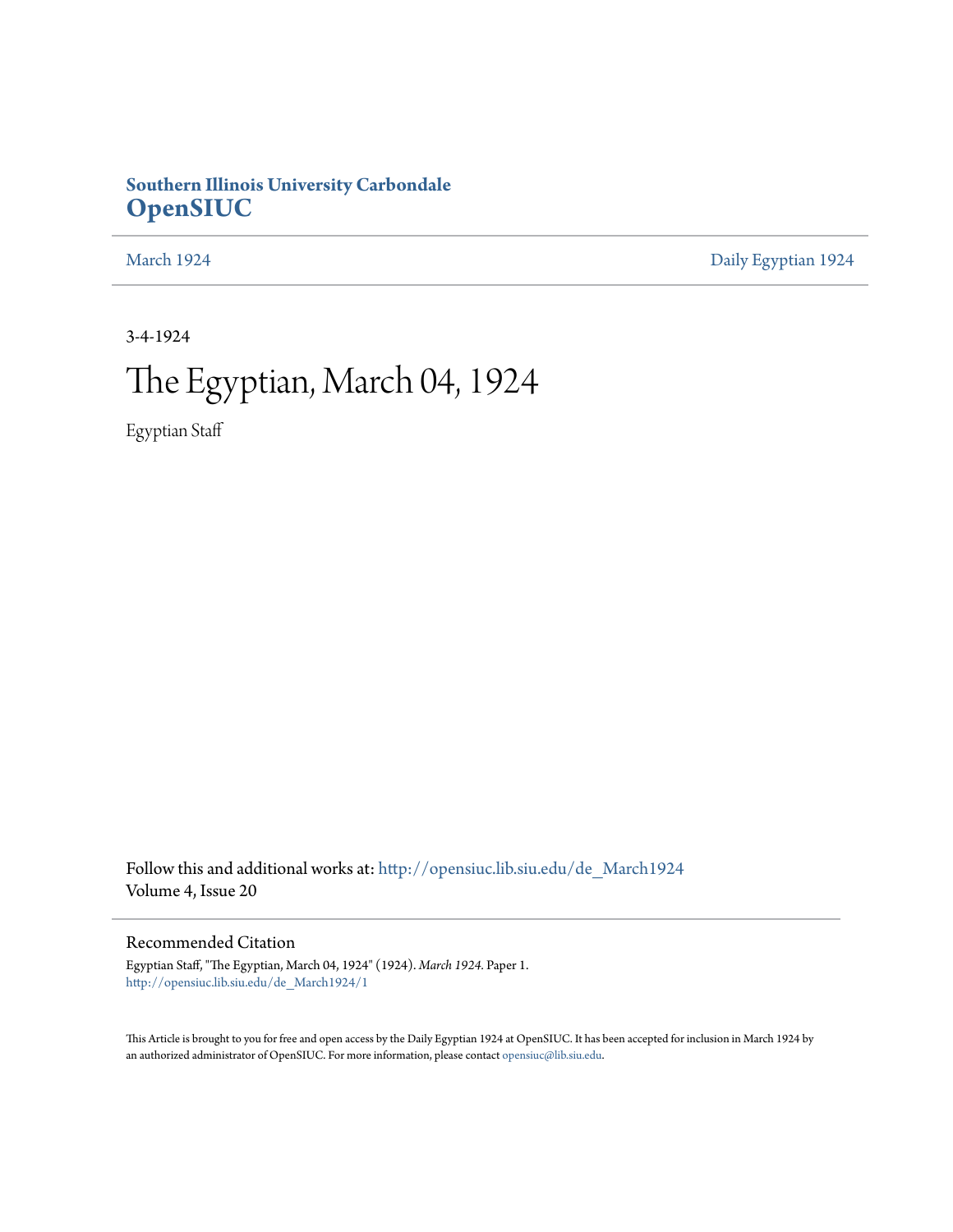**TME**  EOY Read by Four Thousand Students, Faculty and Friends of the School

Volume IV

Carbondale, Illinois, March 4, 1924

### Number 20

### THE MIKADO ONE OF THE MOST SUCCESSFUL COMIC OPERAS

#### Master Production to Be Presented by S. I. N. U. March 13 Ranks Among Greatest Operas

The successful comic opera. THE MIKADO, which is to be presented by the music department of the S. 1. N. U. under the directorship o'f  $Prof.$ ) Jacquish, affords the students of the University and the pecp'e of Carbondale the opportunity of seeing  $a^{\dagger}$  master production that holds an unchallenged position of high rank among the great English operas.

THE MIKADO is the work of two great English opera cemposers, Sir Arthur Seymour Sullivan and Mr. W. S. Gilbert. In the producing of THE MIKADO the two colaborators scored the greatest success of their  $ca$ reers. The freshness and the nov elty of its surrounding-Japan had not then-nor generally now, so to, speak-become the property of the<br>man in the street-counts a great

or more brilliant dialogue, and Sulli-<br>
van never dazzled his admirers by violin Solo, Bobby Swain.<br>
more astonishing feats of musician and violin Solo, Bobby Swain.<br>
more astonishing feats of musician and violin Solo, Bob sible for the music department of the Music, Vocal Solo, Bertha Lawbaugh, Carpondale, Ill. [Whizzes. The whizz was in them<br>S. I. N. II, to law a delightful view and Music, Vocal Solo, Bertha Lawbaugh, Carpondale, Ill. [Pri S. I. N. U. to lay a delightful view of the faSCinating Orient right at the very d'oors of Carbondale admirers<br>of high class opera,

improvement in the select cast of the master opera. The night of Thursday, March 13, will see a master pro\_ ductien presented 'in a masterful manner.

#### Ticket Campaign

The proceeds of the production will be acquired by the music department 'to be used to provide equip nent and \_variouq instruments that aTe needed in the department. Consequently it is the duty of every student to take advantage of the opportunity of seeing a really high class comic opera, and in deing so to lend his support to music department.

An intensive campaign for the sa'e of tickets will be inaugurated immediately. Tickets are to be distrib· uted and sold through the cfficers of the various classes. After Thurs\_ day tickets may be obtained at the Egyptian office. A very reasonable admission price of 50 cents is the charge.

# PROGRAM 43rd Annual Meeting S. I. T. A. General Session, Auditorium THURSDAY, MARCH 27, 2:00 P. M.-

Music by audience, led by Professor J. H. Jacquish.

Invocation, Dr. J. B. McMinn, First Baptist Church.

President's Address, May S. Hawkins, County Superintendent of Pulaski County.

Address, "The Meaning of Youth," President E. B. Bryan, Ohio State University, Athens, Ohio.

deal for the universal triumph of the Music, S. I. N. U. Orchestra, Professor J. H. Jacquish, Director. McKendree this season, the same as opera. It is unquestionably one of Address, Dr. John J. Tigert, U. S. Commissioner of Education, Wash- we have done. We can now add the the very best of the series of great ington, D. C.  $\left| \begin{array}{ccc} \text{is a time, they have come, been} \\ \text{is a time, they have come, even} \end{array} \right|$ 

- more astonishing feats of musician-<br>
address, "Facing the Future," President Robt. J. Aley, Butler College, <sup>Ing</sup> been referred to certain S. I. N.<br>
U. basketball teams, that of the ship. Their genius has made it pos\_ Indianapolis.<br>
Ship for the music denartment of the Indianapolis.<br>
Ship for the music denartment of the University of The University of the University of the University of the
	- Music. Vocal Solo, Bertha Lawbaugh, Carnonaale, Ill.
	- Address. "The Child as Heir of the Past," Prof. M. V. O'Shea, Wis- out in the most admirable fashion. consin University,

of high class opera.<br>
Continued practice has seen great FRIDAY, MARCH 28, 4:00 P, M.—<br>
improvement in the select cast of the Business session.

FRIDAY, MARCH 28, 7:30 P. M.-Music by Audience, led by Prefessor Jacquish. Violin Solo, Professor Ra'ph Swain. A,)dress, "Recent Adventures in Gorilla Land", Carl Akeley.

### HIGH SCHOOL SECTION Normal Hall

 $FRIDAY$ , MARCH 28, 1:30 P. M.-Music, Orchestra. Herrin Township High School. Address "Needed Investigations in the High School," Prcf. Clifford

Woody, Michigan University. Music, Girls' Quartette, Anna·Jonesboro Community High School. Address, "Reorganization of High School Courses of Study," Prof. G. W. Gayle, State 'Teachers' College, M:acomb, Ill.

### ../ VILLAGE AND CITY SCHOOL SECTION Auditorium

#### FRIDAY, MARCH 28, 1:30 P. M.-

Music, Gir's' Quartette, Anna-Jonesboro High School. Addrpss. "A Defensible Education", President E. B. Bryan. Music Carbcndale Community High Schcol. Address, "Arithmetic in Social and Business Life," Prof. Clifford Woody TEAM HITS ITS SEASON'S STRIDE AND DOWNS . SHURTLEFF 24 TO 8

Seniors Better the Faculty 15-8

The results of the past few years were repeated last Friday night when the Normal defeated Shurtleff and the Seniors took out the Faculty. Playing the best home game of the season the Maroons hit their stride for the first time this year and defeated their old foes, Shurtleff Col\_ lege, by a 24-6 score. The faculty were shown, a thing or two by the Seniors in a 15\_8 tally. But the one or two things might be the sum total for the facuity presented one of the best combinations and playing that they have shown in a number of years.

As Captain McAndrews had said, not much was known of the "Preachers" this year except that they al-<br>ways presented a hard combination THURSDAY, MARCH 27, 7:30 P. M.—  $\qquad \qquad \qquad$  and that they had split games with English operas.<br>
Mr. Gilbert never write wattler punay MARCH 28 8:30 A. M. — Sales and returned, and not much much and much is known of them. After the game Mr. Gilbert never write wattler FRIDAY, MARCH 28, 8:30 A. M. - is knewn of them. After the game<br>or more brilliant dialogue, and Sulli-1 article by Audience Professor Jacquish leader. Tbe most serious fault that we can find with the team and the players is that they got their religion mixed<br>up a little bit. Brimm was the only one of the scorers who seemed to know that Shurtleff. is a Baptist scheol, for he straightway drowned them with shots. Puruell merely poured, while. Hickey was the worse off of the lot-he simply added a sprinkle.

Brimm opened the game directly after the whistle with a basket and swept Shurtleff eff their feet with a ·follower. The Preachers soon worked past tbe Maroon guards and scored a dummy, which was followed by a long basket by Pyatt? Here Shurtleff made use of their five-man airtight defense and the Whizzes seemed unab'e to penetrate it Stum\_ bling added two more long ones, however, before time out was taken and substitution was sent in for Shurtleff and Lauder sent in for Brimm. "Sir Harry" properly repaid "Mac" by directly adding a gcal.

(Continued on Page Eight, )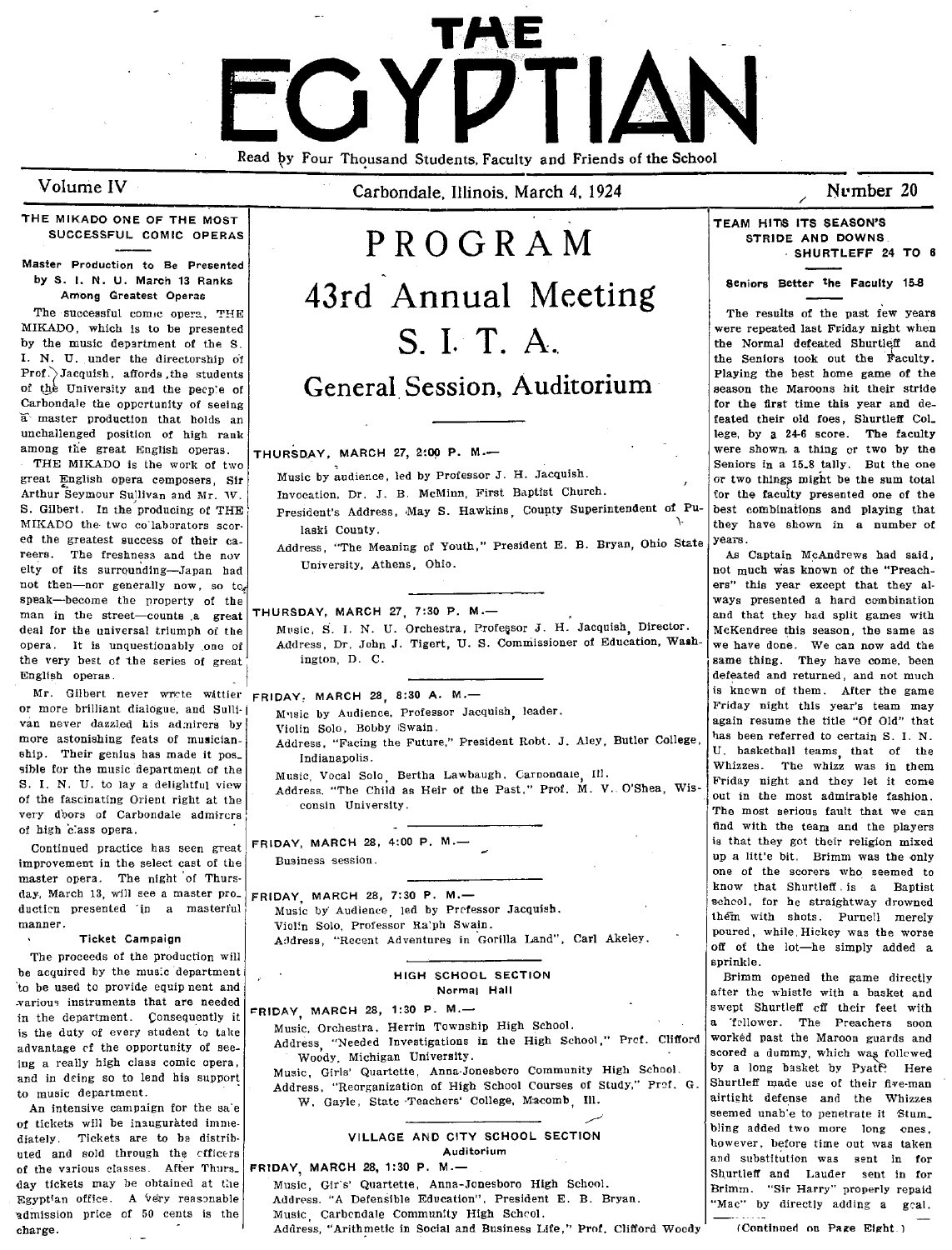| CAN YOU IMAGINE?                                                           | <b>JULIETTE DROUET</b>                                                         |                                                     |
|----------------------------------------------------------------------------|--------------------------------------------------------------------------------|-----------------------------------------------------|
| Anyone bluffing in Wham's classes?                                         | TO VICTOR HUGO                                                                 | SETTLEMOIR SHOE HOSPITAL                            |
| That bob haired girl with long hair?                                       |                                                                                | Sewed Soles and Rubber Heels.                       |
| Jazz music being enjoyed by Pro-                                           | April 10 1838.                                                                 | Shoes Dyed. Cleaned and Shined.                     |
| fessor Furr?<br>Anyone sliding down the banisters                          | There are some whose sole claim<br>to fame lies in the fact that they          | Across in front of postoffice                       |
| in the Science building.                                                   | have loved, or been loved by the                                               | <b>Phone 252-Y</b>                                  |
| Eleanor without Bert?                                                      | rreat. Such was Juliette Drougt,                                               |                                                     |
| Mr. Felts fox-trotting?                                                    | who, but for Victor Hugo and his                                               |                                                     |
| Shannon being four feet tall?                                              | love, would have long since been less                                          |                                                     |
| How some of the seniors will teach<br>next year?                           | than a name. And yet one cannot<br>read her letters, of which the fol.         | THE JOHNSON BEAUTY SHOP                             |
| What our pictures will be like?                                            | lowing is an example, without real-                                            | Scalp Treatment-Marcelling-Hair Dressing            |
| Mr. Pierce teaching physical train-                                        | izing that had she lived today her                                             | Facial Massage-Manicuring-Shampooing                |
| ing like he did back in the '90's.                                         | power of expression would have won                                             | For Appointments                                    |
| What the term grades will be?                                              | her a place in the literature of the                                           | Call 279Y                                           |
| Modern girls wearing the old-fash-<br>icned hoop skirts?                   | times.                                                                         | Over Winters Store.<br>2071/2 Illinois Ave.         |
| The towers of the Science building                                         |                                                                                |                                                     |
| being used for romance as in days                                          | 7:45 p. m., Tuesday, April 10, 1838<br>My love,                                |                                                     |
| of yore?                                                                   | I am writing to you with joy and                                               | J. W. Milligan<br>A. S. Brockett                    |
| Glenn without Lillie?<br>Lucille Coulter not studying?                     | worship in my heart. You were so                                               |                                                     |
| Paul Crews flirting?                                                       | kind and tender and fascinating to                                             | Milligan-Brockett Music Co.                         |
| Mr. Warren not talking theorems?                                           | me today that I seemed to feel again                                           | <b>Pianos and Edisons</b>                           |
| Nobody talking in the library?                                             | the savor and rapture of the days of<br>old. My Toto, my adored one, fancy     | Latest Sheet Music                                  |
| Life at S. I. N. U. without the                                            | if your love was about to flower again                                         | Phone 35<br>Carbondale, Ill.                        |
| Egyptian?<br>Anthony Hall without fish on Fri-                             | like some brilliant, sweet-scented                                             |                                                     |
| day?                                                                       | spring blossom! With what ecstacy                                              |                                                     |
| Stumbling Brimm with the blues?                                            | and reverence I would preserve it<br>fresh and rosy in my heart. Peor          |                                                     |
| Lois Pavey not singing?                                                    | beloved, your work has done to our                                             | VISIT THE DELUXE BARBER SHOP                        |
| Everybody behaving properly in                                             | idyll what the winter does to the                                              | We appreciate student patronage                     |
| chapel?<br>Eugene Armentrout angry?                                        | trees and flowers—the sap has re-                                              | Ladies hair bobbing a specialty                     |
| Lavinia Teabeau without her smile?                                         | tired deep into the bottom of your                                             |                                                     |
| The orchestra not playing "Scottish                                        | heart, and often I have feared it was<br>quite dead; but now I see it was not: | Opposite Carbondale National Bank                   |
| Melodies?"                                                                 | it was only julled to sleep and I shall                                        |                                                     |
| No one loafing in the corridors?                                           | possess my Toto once more beauti.                                              |                                                     |
| Annis Williams without her Latin<br>book?                                  | ful, blocming, and perfumed as in                                              |                                                     |
| What your future memories of S.                                            | those glorious days of our first love.<br>I who am'not a sensitive plant of    |                                                     |
| I. N. U. will be?                                                          | the sun like you, have come through                                            |                                                     |
| Orville Carrington with a frown?                                           | the trial better, and if I bear no                                             |                                                     |
|                                                                            | blossom, I have at least the advant-                                           | STUDENTS                                            |
| <b>SPOOKS</b>                                                              | age of preserving my leaves ever                                               | We are in business to supply your wants. Make       |
| Strolling up the steps to Socratic                                         | green and alive; that is to say, I<br>have never ceased to love and adore      | our store your headcuarters. If we do not have what |
| Hall Friday evening, light hearted                                         | you. Indeed, that is true, my own,                                             | you need, we will get it.                           |
| and care free because there were mo                                        | I love you as much as the first day.                                           |                                                     |
| lessons hanging over me for the next                                       | JULIETTE.                                                                      |                                                     |
| day I wandered into the hall and<br>found it all dark and the curtains     |                                                                                | Rathgeber Brothers                                  |
| were drawn tight about the stage as                                        |                                                                                |                                                     |
| it had been used for rehearsal that                                        |                                                                                |                                                     |
| afternoon.                                                                 | YOU ARE INVITED                                                                |                                                     |
| Having for a long time tried to                                            | TO INSPECT                                                                     |                                                     |
| convince myself that I was grown up                                        | The Newest Spring Styles                                                       |                                                     |
| and not afraid of the dark, I started<br>across the platform to where the  | Coats, Suits, Dresses, Hats,                                                   |                                                     |
| switch was and I heard a noise as                                          | Etc., at Prices that are right                                                 |                                                     |
| something stealthily creeping across                                       | The Style Shop                                                                 |                                                     |
| the floor. With quivers chasing each                                       |                                                                                |                                                     |
| other up and down my spine, I                                              |                                                                                | SPALDING'S                                          |
| marched bravely on determined to<br>rout the "spooks" with a flood of      |                                                                                |                                                     |
| light. As I reached the switch I                                           |                                                                                |                                                     |
| stumbled over several real live                                            |                                                                                | <b>ATHLETIC GOODS</b>                               |
| "spooks" that moved, and lo! when                                          | Dr. W. A. Brandon, '01                                                         |                                                     |
| the lights flashed on I was confront-                                      |                                                                                |                                                     |
| ed with a band of youthful "desper-<br>adoes" with handkerchiefs tied over | Carbondale, Ill.                                                               | I.W. DILL Co.                                       |
| their faces who burst out laughing                                         | <b>Specialties</b>                                                             |                                                     |
| and thought they had played a good                                         | EYE, EAR, NOSE, THROAT                                                         | 'ERS FOR MEN AND BOYS'                              |
|                                                                            |                                                                                |                                                     |

## Go to Church and Sunday School Classes Fitted<br>Sunday. Be one of the five thousand. Sunday. Before the five thousand.

their faces who burst out laughing Specialties<br>and thought they had played a good EYE, EAR, NOSE, THROAT | trick on the new president. adoes" with handkerchiefs tied over<br>their faces who burst out laughing<br>and thought they had played a good<br>trick on the new president.<br>Classes Fitted Classes Fitted Classes Fitted

# TO VICTOR HUGO SETTLEMOIR SHOE HOSPITAL

### VISIT THE DELUXE BARBER SHOP

### STUDENTS



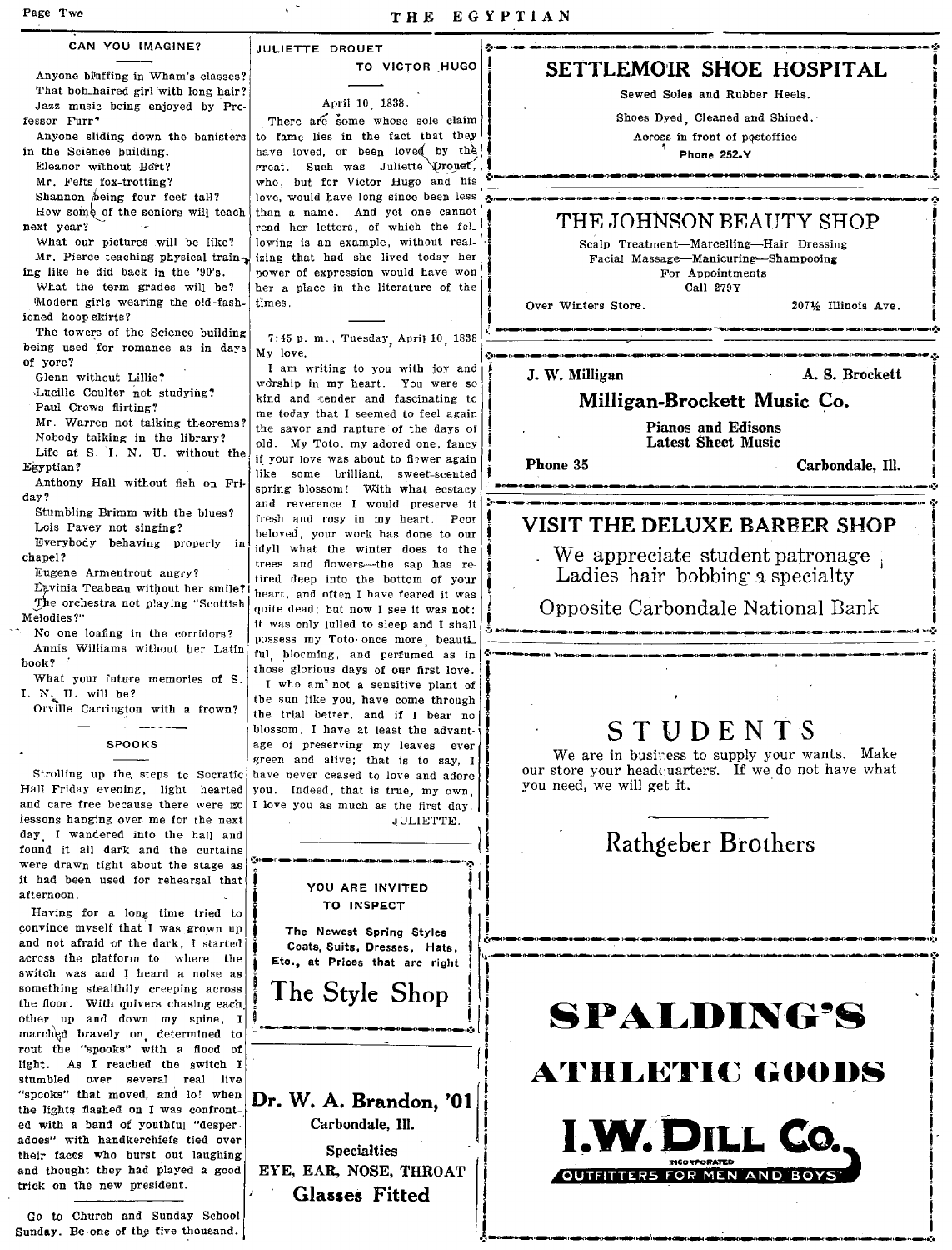### THE EGYPTIAN

MAROONS WIND UP SEASON **AGAINST SPARKS COLLEGE** HERE WEDNESDAY NIGHT

The Maroon quint will conclude its basket season with the game against the Sparks College basketeers when the teams clash in their second meet. ing of the season tomorrow night on the Maroon's court. The Maroons took a defeat at the hands of the Sparks when they called at Shelby\_ ville while on their upstate tour.

Sparks is credited with possessing a fast and clever quintet of basket men and will give the Macmen a stiff encounter in the curtain game of the season.

The Maroons are determined to annex a victory if possible in their final game and will do their utmost to quench those Sparks with a shower of baskets. The team is in fine fettle to put up a stubborn fight against the worthy foes from upstate.

Tomorrow night's game will be the last opportunity for the students of the S. I. N. U. to show their loyalty to the plucky squad that has "carried on" against all adverses and defeats. Nothing could be more fitting and appropriate than a record attendance for the concluding game of the 1924 schedule. It might be that this will be the last schedule game that the Maroons will play on the old court. depending of course on the progress of the gymnasium that has been promised for next year.

The game tomorrow night was originally scheduled for Friday night, but in order to avoid a conflict with the district tournament at Herrin the schedule was changed.

#### THE PRIZE ESSAY CONTEST

Wednesday, March 5th, is the last day for handing in essays in the contest. The six winners will be entered in the state contest.

The local judges are President Shryock, Dr. Caldwell and Profs. Bowyer, Trovillion, Hickson, Cox, Muckleroy, Logan, McAndrew, Warren, Jenes, Wordy, Colyer, Shank and Scott. Contestants will hand their essays to Mr. Scott before the 5th period on Wednesday next.

The state judges are Mr. Thomas E. Wilson, president of Wilson & Co. Mr. R. E. Carr. president of the Dearborn Chemical Co., Professor W. Lee Lewis of Nerthwestern University, Dr. Hugh McGuigan of the University of Illinois, Dr. Frank Billings, Dean of Rush Medical College, Ex.Governor Frank O. Lowden, Mrs. G. T. Palmer, president of Illinois Federation of Women's clubs: Mr. F. R. Howard, president Na. tional Transportation Institute; Major General George Bell Jr., Mr. Wi!-Ham McAndrew, superintendent Chicago Board of Education, and Mr. Roy D. Keene.

Patronize our advertisers.



(©. 1923, Western Newspaper Union.)

 $\sqrt[k]{\text{PRAN}}$  had not felt so lonely since she had come to the big city. It may have been that the red leaves of fall, dropping at her teet, brought back peignantly that country road where crimson fallen leaves had be.1 things of beauty, not desolate mes sengers of a coming winter, far from. friendly faces and the home that was no more.

It had all happened so suddenlythe going forever of Aunt Tilda, who had taken the place of the mother that Fran could not even remember. Then, after Aunt Tilda's going came the closing of Aunt Tilda's desolated cottage. the sale of which had been all insufficient to the dobts of her illness, and the sad later expense.

Fran's long term of nursing her invalid aunt left her untrained for business. She had procured an Insignificant position in a city office. Fran kent a bird that carroled from the high window, and on the windowsill. blo-med a scarlet geranium.

"Now," said Fran, speaking to the happy canary -"Now, Golden, If this were only the day of Fairy Godmothers, or-" Hey wistful fancying was inferrupted. Fran knew that something disastrous had happened, from hurrying footsteps outside-from a woman's shrill scream. She hastened to the door and down the steps to the An old woman was being street helped to her feet by friendly hands. From excited comment about her Fran learned that the woman had been brushed aside by an automobile. Frun's arms went around her. "I live here," she told an officer. "I will take her into my room, until she feels able to walk. Then I'll see that she gets home."

"Tea will be ready in a moment," said Fran cheerfully, "and we will talk<br>as you drink it." The visitor's wrinkled face twitched into a smile and she found her voice. "You are kind, dearie." she said.

"If you will tell me where you live, I will call a taxi and take you there,' said Fran, at length.

"Taxis," she remarked, "cost money."

"There are times when money must be spent," Fran replied.

As she went out to hunt a car she told herself firmly that this was her special charity brought her way. "You have to divide with the needy," Fran told the self that reminded of room rent due before office pay day. She located a.cab; its good-natured driver had seen the near accident. He went with Fran into the room to assist the old lady. Fran, looking about the fire-Ilt room, found it vacated.

"Maybe the old lady's eloped and left a note," the chauffeur offered, grinning. Fran found a line scrawled acress the paper: "Dearie," ran the shaky line, "I have no money to pay your kindness tonight. But anyway, money can't pay kinduess. I'm leaving-as a gift-a pin I was wearing. Sell it, if you wish."

Fran gazed at the pin in her hand and smiled. Valuable, she supposed to the quaint old lady, because of its age. Fran folded it tenderly away-

the woman had been grateful. She was troubled as she went to sleep that night, lest her old friend might not have reached her home in safety.

In the winter Fran was ill, and every penny had to be carefully counted. She thought again of the brooch with the green stone, and remembered the old woman's strange message-"Sell it, If you wish." After all, Poppey Brice who boarded in the same old mansion, and who loved showy jewelry, might be glad to buy the trinket, for, maybe a dollar. She went weakly to the jeweler at the corner to have the pin valued. The jeweler stared at .<br>Fran over his examining glass. "The brooch is worth at least three hundred dollars," he told her. She carried it home, her eyes ashine, her cheeks aglow. Seated before the window where the canary sang, she thought over her good fortune. Or, was it her good fortune, she wondered. For, reasoned Fran, the poor old lady may have been confused by the shock of her accident, and therefore I have no right to so valuable a gift, until I find her. So, more of Fran's scant savings went into an advertisement in the city paper-"Will elderly lady who stopped at 236 West street iast October after an auto accident, cor respond to her advantage.  $w$ :th F. E. M.?"

One evening Fran responded to a tap at her door, to see a good-tooking young man standing there. "You tre F. E. M.?" asked the young man smilingly. "Grandmother sent me in to find out if you were here. She's m the car. I'll fetch her. She wanted me first to explain, that on the night of the accident, she had stepped from our car to carry out a charitable errand of her own, while I was in a drug store. She gladly accepted your shelter after her narrow escape from that auto, because she wished to avoid publicity. Grandmother is most eager to see you now."

Back in Fran's fireside chair the wealthy woman took the girl's fact between her wrinkled hands and snalled down into the blue eyes.

"You are kind, I know," said the littie old lady, "and you are very honest. Two worthy qualities, my derr." And though Fran now has the right

to call that old lady "Grandmother" and you may understand how that came about-she still prefers the en dearing term of "Fairy Godmother" which pleases the old lady more.

Dr. W. A. Brandon, '01 Carbondale. Ill. **Specialties** EYE, EAR, NOSE, THROAT **Glasses Fitted** YOU ARE INVITED TO INSPECT

The Newest Spring Styles Coats, Suits, Dresses, Hats, Etc., at Prices that are right





Basketball Schedule

Dec 7-S. I. N. U., 18; Herrin, 16. Dec. 13-8. I. N. U.., 13; Herrin, 16 Jan. 1-S. I. N. U., 19; Union, 12. Jan. 11, S. I. N. U., 17; Frankfort, 18

Jan. 18-S. I. N. U., 14; McKendree, 21.

Jan. 23-S. I. N. U., 23; Arkansas Aggles. 16.

Jan. 25-Cape, there-Cape 22; S. I. N. U., 12.

Jan. 26-Cape, there-Cape, 38, S. I. N. U., 17.

Jan. 30.-Charleston, 26; S. I. N.  $U...$  11.

Jan. 31-Sparks, 26; S. I. N. U.,  $12 -$ 

Feb. 8-Cape, here-Cape, 24; S. I. N. U., 15.

Feb. 9-Cape, here-Cape 17; S. I. N. U., 13

Feb. 15-McKendree 13; S. I. N. U., 18.

Feb. 22-Charleston 25; S. I. N. U.,  $8.$ 

Feb. 29-Shurtleff 6; S. I. N. U. 24.

Mar. 1-Open.

Mar. 7-Sparks, here.

### S. O. P. H. CANDY PULL

Little rolling pins bearing an invitation to the S. O. P. H. candy pull on Wednesday evening from six until eight were received by different girls on the campus, who responded loyally by coming to take part in the evening's entertainment.

After their arrival the girls chose a helpmate and then each passed around the laboratory until they could receive the necessary utensils and measure the ingredients required for the taffy. They then passed on to the stoves and the candy making began in earnest. Directions written on the board gave them instruc. tion as to the method of procedure.

While the girls were watching the candy, a short business meeting was held and some necessary business attended to. After the candy was pull. ed and disposed of, the girls depart\_ ed.

Everyone reported a delightful time despite the blisters which appeared We hope that as much next day. pep and as good an attendance will be shown throughout the rest of the vear

Go to Church and Sunday School Sunday. Be one of the five thousand.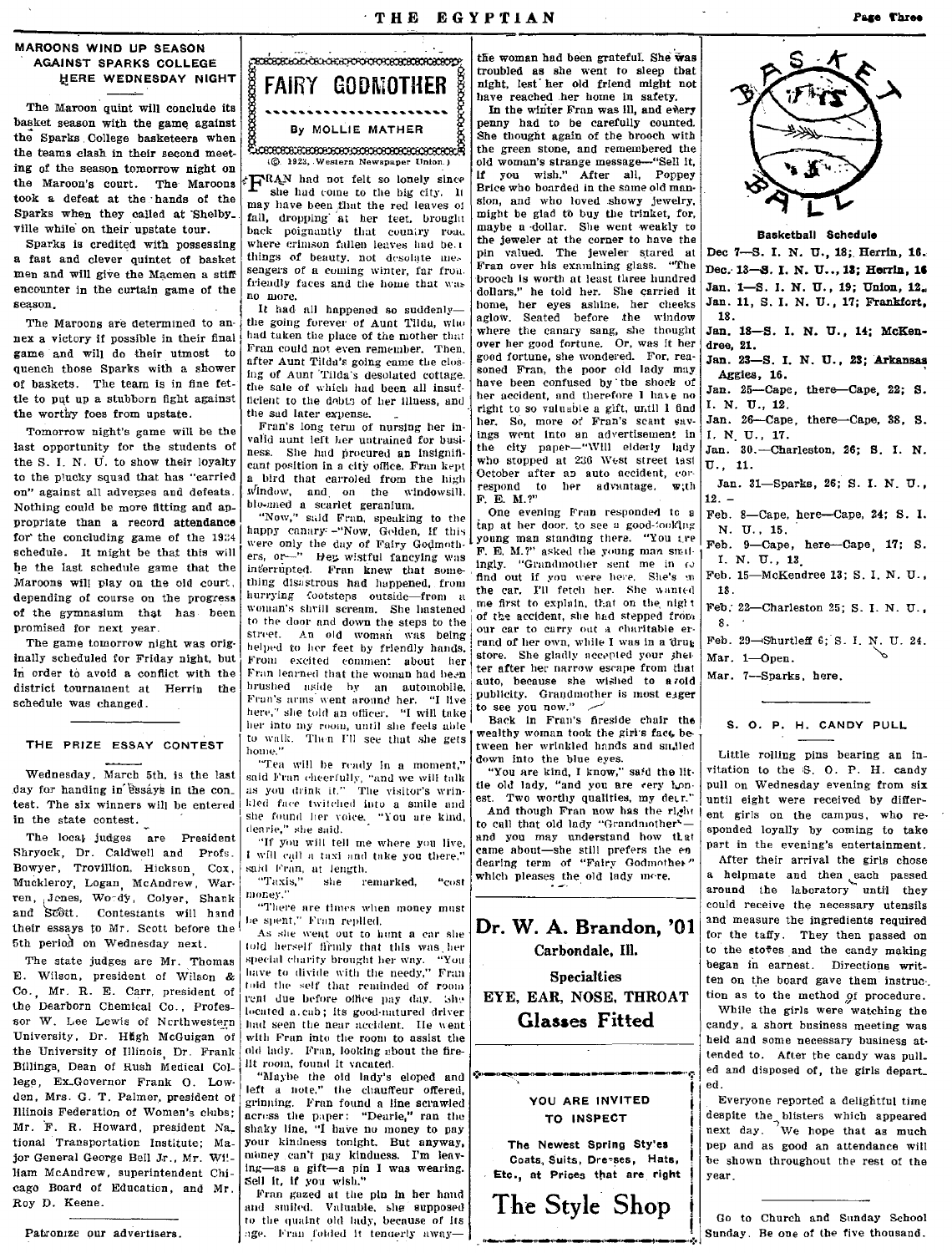### Page Four

### THE EGYPTIAN





### PERSONAL LIBERTY

Of all the ideals we have heard preached, we have heard more. perhaps, about liberty than about any. of the rest. "Give me liberty. or give me death," cried Patrick Henry. Washington said, "Love of liberty needs no recommendations, because it is in the hearts of all." Lincoln spoke of this nation as "conceived in liberty\_"

But what is the meaning of liberty, particularly that kind known as personal liberty? We may call it the right to do as one's desires and conscience tell him, so long as he does not interfere with the equal rights of others. Certainly we have to rlistinguish it from license. Doing as we please without re- etraint may make another's liberty impossible.

A great many people talk of liberty as if it meant the liberty to do just what a man pleases. Some one has aptly said, "I call that man free, who fears doing wrong, but fears nothing else." A man is not free ·because he does what he likes, but' because he does what he ought, and there is no protest on his part against doing it.

It is fine to have ideals and finer still to strive to reach them. They are of little value as long as they are stored in the mind. They are of great value when transferred to the dailv activities of life. For instance, so long as some students persist in spitting in the corridors on the stairways and other places they frequent. and litter the main hallway with waste paper their (?) ideals of cleanliness have not been transferred and made a (?) ideals of cleanliness have not been transferred and made a part of their behavior. We need to transfer our ideals and make them a part of our daily life. We need that attitude which A great many people talk of liberty as if it meant the liberty<br>
that man in mea, who fears along wrong, but fears nothing else."<br>
A man is not free because he does what he likes, but because<br>
A man is not free because he d

For admission to the College of Dentistry, candidates must present: 1. Four years' work in an accredited High school or the equivalent, comprising not fewer than 15 units in acceptable subjects. English 3 units Algebra. 1 Plane Geometry 1  $,$ Physics (with Lab. work) Electives (general electives) Tot'al 15

A student who is a graduate of an accredited high school with 15 units in acceptable subjects including 3 in English, 1 in Algebra, 1 in Plane Geometry and 1 in laboratory sci. ence other than Physics, may be admitted with a deficiency of one unit in physics. Such a student must remove his deficiency before he may register for his second year in the College of Dentistry.

2. One year of work in an approved college of liberal arts and sciences, comprising not fewer than 30 semester hours, and including prescribed subjects as follows:

Chemistry 6 semester hours Biology or Physics 6  $\overline{\phantom{a}}$  $\mathbf{r}$  $\overline{1}$ ,  $\overline{1}$ English  $\cdot$  $\epsilon$ Electives 12  $\ddot{\phantom{a}}$ Total 30

### OUR GUESSING CONTEST

We are very sorry to state that none of the student body was able to answer our contest in the proper manner. Many answers were re\_ ceived, but they were mainly too low in their figures. Honcrable mention. however, is given to Glen Ayre and Lorraine Huck.

The correct answer to the question How many apples did Adam and Eve eat while in the Garden of Eden  $is:$ 

> $Eve 81$ And Adam 812 Then Eve 8142 please Adam



DR. F. **L. LINGLE**  General Practice Special Attention to Diseases of EYE, EAR, NOSE and THROAT Glasses **Fitted**  Office: Virginia Building



### **SHE LIKES CANDY**

Take her a dainty, inviting box of our candy. She is sure to appreciate both it and your good taste.

And she likes OUR candy-well, mainly because it's pretty fine candy; excellent quality, alway deliciously fresh, with a wide assortment to please the most capricious fancy.

We have everything from the most delicate bon-bons and rich chocolates to assorted hard candies, certain to please the most particular.

**CARBONDALE CANDY KITCHEN** 

**.. : ..·--.. -·-'----'----'.et** 

## i<br>I<br>I<br>I **GIRLS! DO YOU**

Į į ,<br>,<br>,<br>,

t

### **LIKE PRETTY STUFF?**

 $\begin{bmatrix} 1 & 1 \\ 1 & 1 \\ 1 & 1 \end{bmatrix}$ Get up, put on your hat and come straight to our store. Just received, a lot of the newest cut Beads, Bracelets, Ear Bobs, Rings, Pins, Compacts, Face<br>Powder, Rouge, Lip Sticks Bob Combs. If you are<br>delighted we will buy you a drink.

~~ .. -.. -'-------\_\\_-.-,-----,-.~--.-..--'-,) I I

### / **FOX'S DRUG STORE.**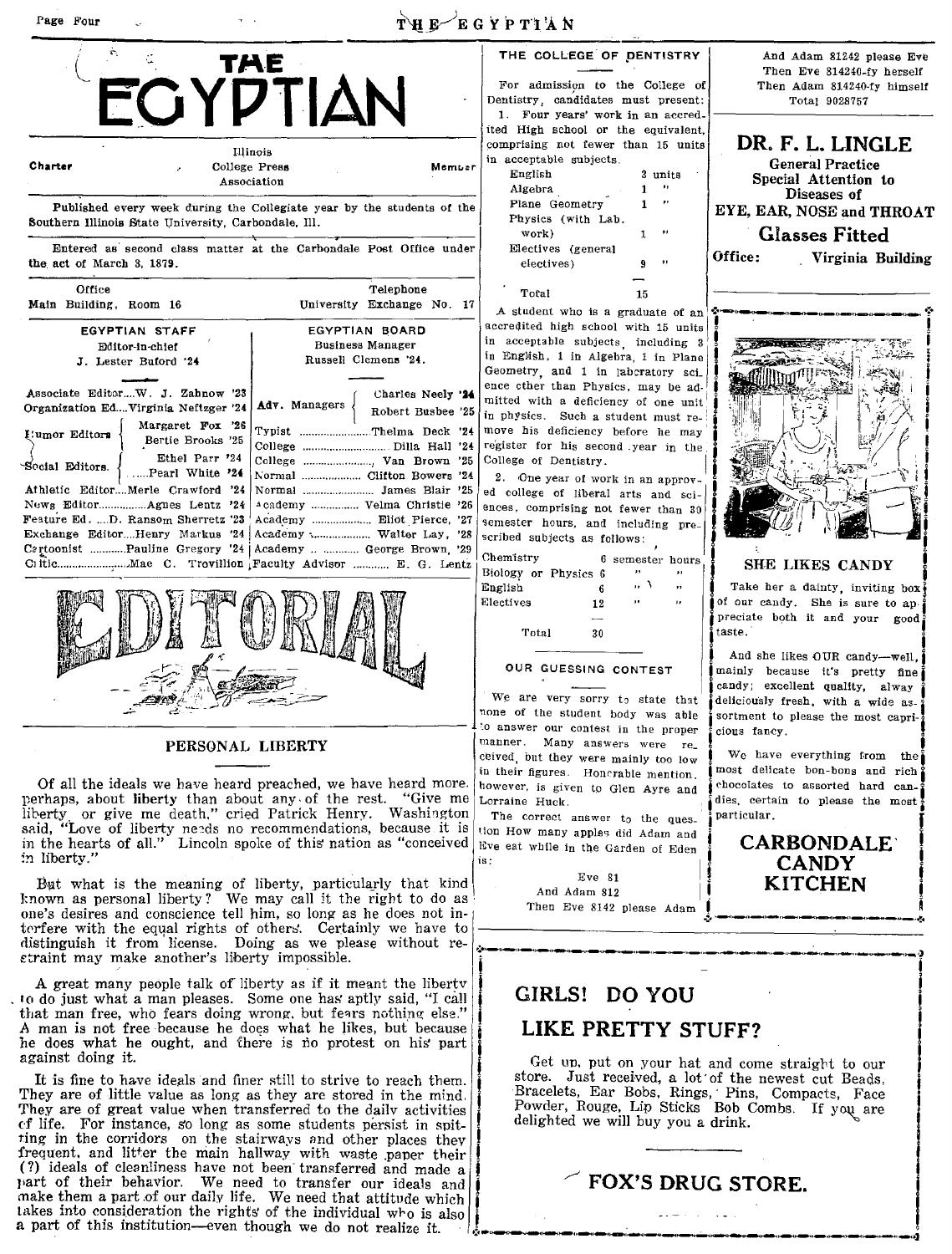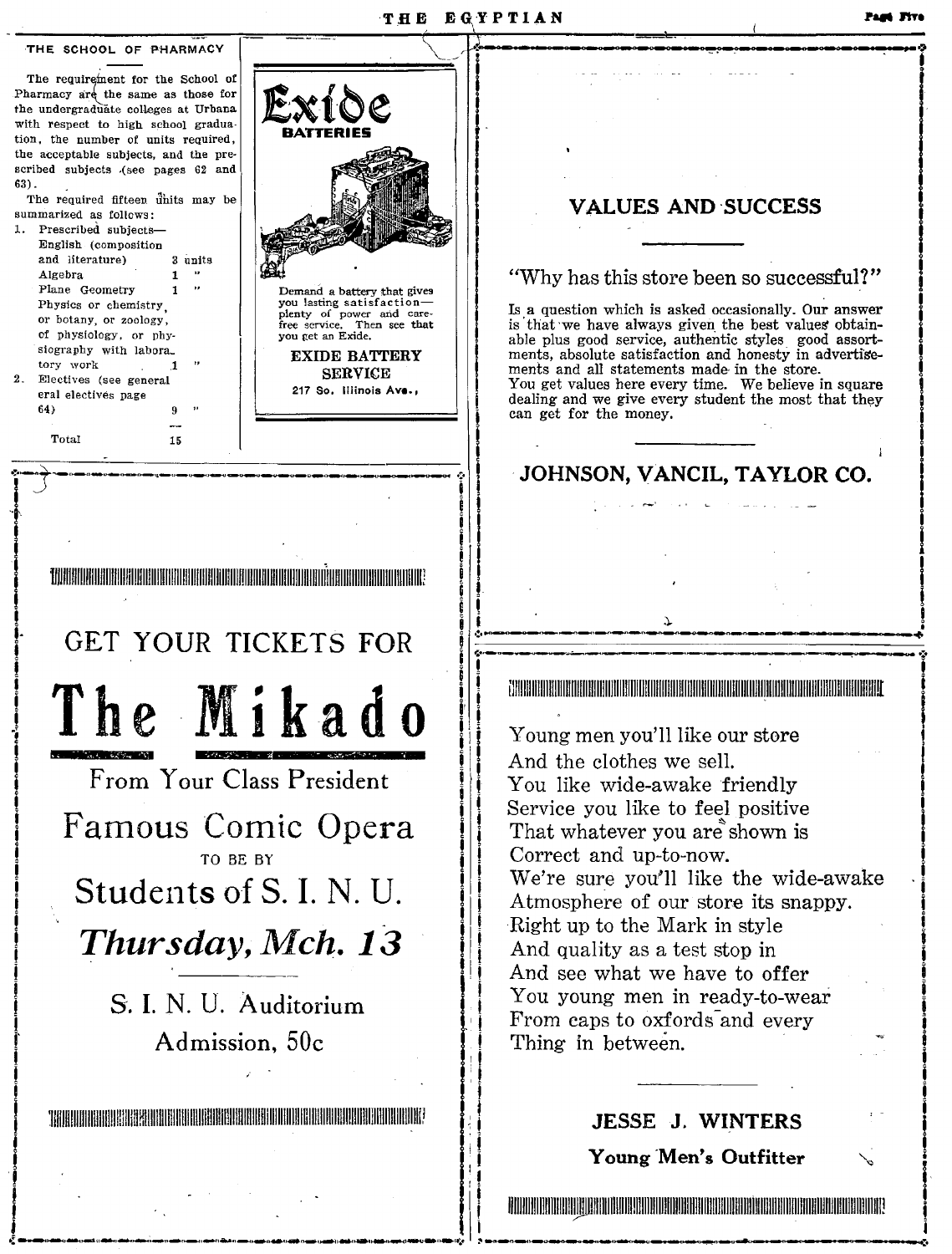

If it isn't an Eastman it Work guaranteed. 24 hour service.

Carbondale Ill.

---,-,----\_.

s. I. N. U. Students spend over  $$250,000$ annually in the city of Carbondale.

Why Virgel Beatle likes penman-<br>ship so well?<br>One of our hoys says a lady adim-<br>Miss Grace Jones, who has been out

Why John Land goes to Practice.<br>early? early ... heart "You'd Be every one had a good time.

he said when he was talking to Mina Didn't Want Me When You Had Me," to complete this term's work.<br>Slimpert? The Mina Didn't Water "Pal of Mina " "Somehody Didn't Class". Derive Classes

### IMPORTANT

**HEWITT'S DRUG STORE** third hour at the Y. W. candy coun. Day I'll Make You Love Me." "Just society. After that an interesting ter will receive important news: Leave it to Me," for I'm some "Vamp" program was given.<br>Tall,

plexion. By nature gifted with  $a^{\dagger}$  Perhaps you've learned its Never to the front in anything engaged in :: and "where the Black.eyed Susans societies and we are always glad to a lover of sports, horses and dogs.  $\begin{bmatrix} \text{Grow} & \text{D} & \text{D} & \text{C} & \text{D} & \text{D} & \text{D} & \text{D} & \text{D} & \text{D} & \text{D} & \text{D} & \text{D} & \text{D} & \text{D} & \text{D} & \text{D} & \text{D} & \text{D} & \text{D} & \text{D} & \text{D} & \text{D} & \text{D} & \text{D} & \text{D} & \text{D} & \text{D} & \text{D} & \text{$ Kind and generous and likes to see only waltz we had at the Darktowns | The Zetetic orchestra plays at ev-

Miss Bowyer: "Norma, give me some." I got the "Alcoholic B'ues" program some time during the year.<br>a sentence using myself as direct ob. but won't you "Take Me to That Land The Agricultural Club Basketball a sentence using myself as direct ob. but won't you "Take Me to That Land The Agricultural Club Basketball<br>ject."<br>of Jazz" and Kiss Me Once Again" team went to Cobden and played the



 $11:15-1:00$  P. M. every school day. Short orders at all times.

\$5.00 meal book-\$4.50

By using a meal book you can cut your board bill to less than \$4.00 per week.

The Best Breakfast in Town, 15c.

Soda Fountain, School Supplies, Light Housekeeping Supplies, Fresh Milk at all times. Eat here and use that noon hour for study.

# STUMBLE INN<br>Across from the Main Gate.

## WEE WUNDER  $\overline{C}$  LOOK OUT, BOYS, IT'S GOSSIP STILL LEAP YEAR

Ip so well?<br>Why Miss Winters prefers the men one of our boys says a lady adimr- Miss Grace Jones, who has been out WHY MISS WINTERS PERSETS. The men er sent him this spasm of poesy. We of school because of sickness, we with moustaches? ith moustaches?<br>Why Miss Martin doesn't bob her thing in a magazine. But it's good The Fraternity invited their girls Why Miss Martin doesn't bob her thing in a magazine. But it's good hair?

 $\begin{array}{c|c|c|c|c|c|c} \hline \text{non-1} & \text{non-2} & \text{non-3} \\ \hline \text{so early?} & \text{Supprised'' if you knew "Somewhere.} \end{array}$ If Earl Kennedy really meant what  $\begin{vmatrix} a & Heart & Beaking & For & You. \end{vmatrix}$  and original contract is the way in the sable<br>he said when he was talking to Mina. Didn't Wait Me When You Had Me." but listen, "Pal of Mine," "Somebody | Edith Creed, Regina Chance and thing." "You Know What I Mean" What student continually expounds  $\frac{1}{1}$  dear. "Jazz Baby" when you get this Ethelene Storment has been at her .. I "Dh'Where is My Mamma," but "Just cause Of ilIness\_ Who Paul Cox thinks "well-any<sub>-</sub> Take it Slow and Easy" cause "Lov-<br>way" is?<br> $\begin{vmatrix} \text{arg } n & \text{arg } n \\ \text{arg } n & \text{arg } n \end{vmatrix}$  ars Lane is Crowded Now " "Ob Boy" The Zetetic Society has been arous-<br>the Lane is Crowded Now.." "Oh Boy" The Zetetic Society has been arous-<br>"The Come Fire." "When it'e Moon  $\left|\log a\right|$  are deal of interest in their

Tall, rather thin of body, handsome  $\frac{1}{1}$  "You're Mighty Like a Rose," "Dear of face, with clear appealing eyes,  $\frac{1}{1}$  Old Daddy Long Legs."

friendship appreciated.<br>
This "Hawaiian Butterfly" and "Minnie of the file of the state of the state of the state of the state of the state of the state of the state of the state of the state of the state of the state of t May apply to members of the fae- his "Hawaiian Butterfly" and "Minnie Since the purpose of the society is

Norma: (with a slight pause): "Go for "I'm Wild, Simply Wild Over You."  $\frac{1}{2}$  chase yourself." "ou" for "I'm Used to You Now."

"Tell Me," "Dear Heart," "Some Day Will Waiting End?" and "We'lI Live the Simple Life" for "All I Ask of You is Love" and "Smiles" and Kisses."

Your own "K\_K-K-Katy".<br>P. S. "I'll Keep the Key to My P. S. "I'll Keep the Key to My Cellar" "Till We Meet Again." Cellar" "Till We Meet Again."

some of this molded cranberry sauce,<br>Mr. Rural."

 $\begin{array}{c|c|c|c|c} \textbf{S} & \textbf{UMBLE} & \textbf{INN} & \text{some of this model canberry save, } \end{array}$ <br>Across from the Main Gate.  $\begin{array}{c|c|c} \text{or} & \text{in. Rural.} & \text{``No, thank you; I don't like anything after its model."} \end{array}$ 

in Saturday night to listen in on their<br>in Saturday night to listen in on their<br>radio. It was an informal party and

Jesse Vursell is very ill at the Sor\_

Who Weenie Kerley bids "good by" Misses Somebody's Kisses" "N' Every Verna Childers visited in Mounds last at the noon hour?<br>at the noon hour?<br> $\frac{1}{2}$  thing." "You Know What I Mean" week end.

"conditions are not perpetuous." | Leap Year Letter, I know you'll say home in Salem for the last week be.

"By the Camp Fire," "When it's Moon  $\left| \begin{array}{ll} \text{ing a great deal of interest in their} \end{array} \right.$  $\begin{array}{c|c|c|c|c|c|c|c|c} \hline \text{is} & \text{if} & \text{if} & \text{if} & \text{if} & \text{if} & \text{if} & \text{if} & \text{if} & \text{if} & \text{if} & \text{if} & \text{if} & \text{if} & \text{if} & \text{if} & \text{if} & \text{if} & \text{if} & \text{if} & \text{if} & \text{if} & \text{if} & \text{if} & \text{if} & \text{if} & \text{if} & \text{if} & \text{if} & \text{if} & \text{if} & \text{if} & \text$ and print your pictures.  $\frac{1}{2}$  IMPORTANT  $\frac{1}{2}$  IMPORTANT  $\frac{1}{2}$  Theory Row, Row, Row, Row, Row, and  $\frac{1}{2}$  St. Valentine's day with hundreds of Dreams" and sing "Home Sweet St. Valentine's day with hundreds of  $M_{\text{OMC}}$ " hearts and red paper streamers. At Men only. If anybody answering Home" Down by the Beautiful Sea." hearts and red paper streamers. At<br>the following description presents. Any Pied of Dowedias " "I'm Caess" roll call every member was given a to the following description presents "My Bird of Paradise," "I'm Grow. Toll call every member was given a<br>it in nerson some time during the ing Wilder Hous by Hour" but "Some valentine which they read before the it in person some time during the ing Wilder Hour by Hour" but "Some valentine which they read before the<br>third hour at the Y. W. candy coun. Day I'll Make You Love Me " "Just society. After that an interesting

> Old Daddy Long Legs." patriotic program was given and the dark eyebrows, dark or ruddy com<sub>-</sub><br>plexion. By nature gitted with a Perhaps you've learned "Its Never hull was decorated in red, white and of face, with clear appealing eyes, Old Daddy Long Legs."<br>
> dark eyebrows, dark or ruddy com-<br>
> plexion. By nature gitted with a<br>
> neglight disposition, will not accept Tonight in Dreamland." where there's<br>  $\begin{bmatrix}\n\text{b} & \text{c$ strong opposition, but and be easily Tonight in Dreamland" where there's easy interesting. The easily contains a strong interesting. The tails was very interesting. The example of  $\alpha$  and  $\alpha$  was very interesting. The e coaxed. Ambitious to lead, always a Little Lane Without a Turning faculty members rarely speak to the

ulty.<br>She Does." She Does." gram cemmittee is making it their "I Know what it Means to be Lone- business to put every member on the of Jazz" and Kiss Me Once Again" team went to Cobden and played the for "I'm Wild. Simply Wild Over  $\gamma_{00}$ " Cobden Independent team Wednesday "I'll be Glad When the Preacher night and were defeated by a score The Sum and Sunday of 36-8. Chance, Slats Valentine and Morning," for "Life is but a Game of Buggs Lamer played on the Independent chase yourself."<br>
<sup>o</sup> • Til be Glad When the Preacher night and were defeated by a score<br>
Morning, for "Life is but a Game of Buggs Lamer played on the Indepen-<br>
Morning," for "Life is but a Game of Buggs Lamer played on t ing was interfered.

> FIGURE-8.IVELY SPEAKING? I often sit and medit8 Upon the senrvey trick of f8 That keeps me still a celib8; Oh, what a st8!

> I want a 10der maid sed8<br>To love me and be my m8!  $My$  402de is not so graph I cannot wS.

Oh, fS be9! B4 2 LS, Relieve my awful single st8, And when I've 1 this maid sedS We'll osculS.  $\blacksquare$ 

> $\overline{\rho}$ When Thirsty

i I i i

!

# Visit ENTSMINGER'S Fine Ice Cream and Candies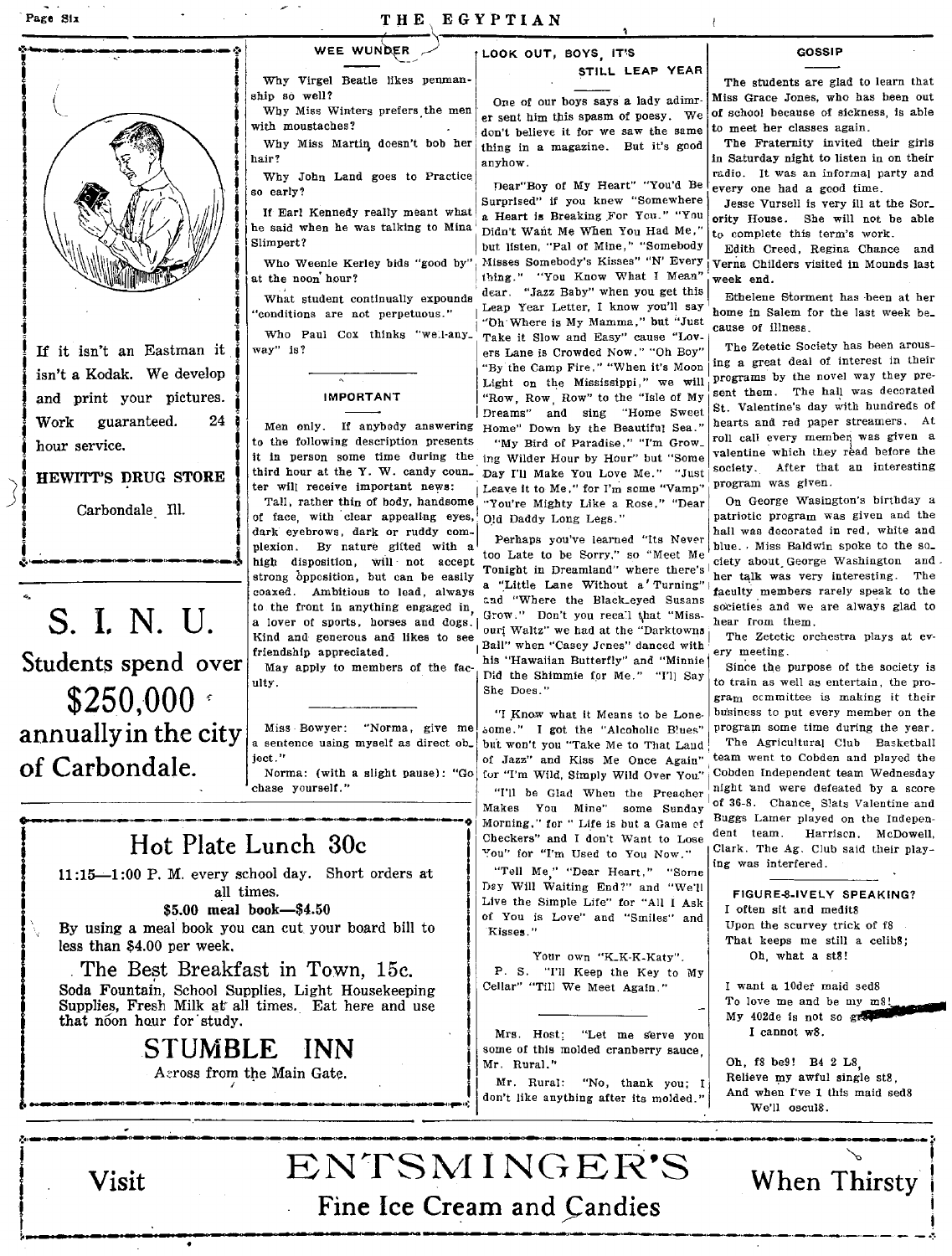POEMS WORTH REMEMBERING

The Fellowship of Books. Edgar A. Guest.

I care not who the man may be, Nor how his tasks may fret him, Nor where he fares, nor how he cares

And troubles may beset him. If books have won the love of him,

Whatever fortune hands him, He'll always own, when he's alone,

A friend who understands him.

Though other friends may come and go.

And some may stoop to treason, His books remain, through loss or gain And season after season

The faithful friends for every mood. His joy and sorrow sharing, For cld time's sake they'll lighter

make The burden he is bearing.

Oh, he has counsel at his side.

And wisdom for his duty. And laughter gay for hours of play. And tenderness and beauty. And fellowship divinely rare,

True friends who never doubt him, Unchanging love, and God above. Who keeps good books about him.

 $\frac{1}{2}$  send it in

If you have a bit of news, Or a joke that will amuse. Send it in. A story that is true An incident that's new-We want to hear from you! Send it in. Will your story make us laugh? Send along a photograph Or a fittle bit of chaff Send it in. Never mind about your style, If it's only worth the while, And will make the reader smile, Send it in.

When a bit of sunshine hits ye After passing of a cloud, When a bit of laughter gits ye, And your spine is fee'in' proud. Don't fergit to up and fling it At a soul that's feeling blue, For the minute that ye sling it, It's a boomerang to you.

If you have a bit of news-Send it in; send it in-Or a jcke that will amuse-Send it in; A story that is true-An incident that is new-We want to hear from you-Send it in.

WEE WUNDER

Why Clarence Fegley was called "The Sleeping Beauty" at Socratic don't like anything after its molded." Society?

Why Joe Thomas seems to be so bashful?

Patron'ze the advertisers of the Baltimoh an' cremated him." Egyptian.

SOCRATIC SOCIETY

In keeping with the character of the day, the program for the 22nd was a patrictic one. songs.

Frank Watson made a well prepared talk on the "Life of Washington."

A piano duet, "The Stars and<br>Stripes Forever," was especially well played by Syvilla Reese and Pauline Harper.

Paul Cox made a big "hit" with an extemperaneous bedtime story, "Little George and the Cherry Tree." Perhaps the most enjoyed part of the program was a short play, "The Truth for a Day," which was well acted out.

Plays are coming thick and fast before short, snappy ones. The coming programs are to be "crowd-getters" for the Socrats.

Y. W. C. A.

The Y. W. C. A. meeting last Tuesday night was one of the best meetings of the season Mrs. Bunce gave an excellent talk which all the girls enjoyed and appreciated. The motto she left with the girls was, "Know, grow, glow and go." After the meeting Miss Bowyer presented the plans of our new Y. W. House, which gave all the girls a thrill.

There was a large attendance at this meeting, especially of the Sor\_ ority girls, who showed their loyalty to the Y W. We hope next week will equal this one.

THE WAY WE FEEL ABOUT IT

The trouble seems to be that if, you live very simply, others think you are very simple.

One beauty about receiving messages from the spirit world is that none of them ever savs. "Please re $mit$ ."

Those radio bedtime stories make the adults tired.

.<br>Some aviators break records and others break their necks.

Life's a gamble, but when the cards are against you, you yourself usually do the "stacking."

Prohibition has been a big disappointment in one way. It is getting barder to find something on which to lay men's downfall.

Troubles wear away if you don't permit them first to wear you away.

**JOKES** 

Mrs. Host: "Let me serve you some of this molded cranberry sauce. Mr. Rural."

Mr. Rural: "No, thank you; I

Aunt Mirandy: "Dey say dab ole Mistah Smiff wasn't buried a-tall. Dev done took him to a crematory in

Widow Johnsing: "Fch de Lawd's

it's very crematory whah our folks gits der milk and buttah."

into a seat nearly smothering a small worse luck!

sake; you doan tell me! Oh, believe man next to her. His comment was: "Street cars weren't made for elephants."

"No," replied the stout one, meanas a patriotic one.<br>Berna Miller sang two delightful filled street car and squeezed herself kinds of animals including worms,

104 West Jackson St.

# Wolf's Shoe Store

Not Cheap Shoes But Good Shoes Cheap. Best Styles and Patterns for Spring. Shoes and Hosiery, Exclusive.

Main 278.

# The Jamous

New Spring Garments Arriving Daily

North Side Square.

Carbondale, Ill.

### MARY ANN BEAUTY SHOPPE

We specialize in Marcelling, Manicuring, Water Waving and Massaging.

Women's and Children's Hair Cutting by Licensed Barber

**Experienced Operator** 

New Hundley Bldg.

205 South Illinois Ave.

Phone 612



Jewelry. Diamonds and Watches I. C. Watch Inspector

**Radioa** 

Optometrist

Ralph Johnson

 $\epsilon$  ) is

For better service call the old reliable

### YELLOW HOOD TAXI

Open and closed cars

68L-Phone-68L

24 hours per day.

Page Seven